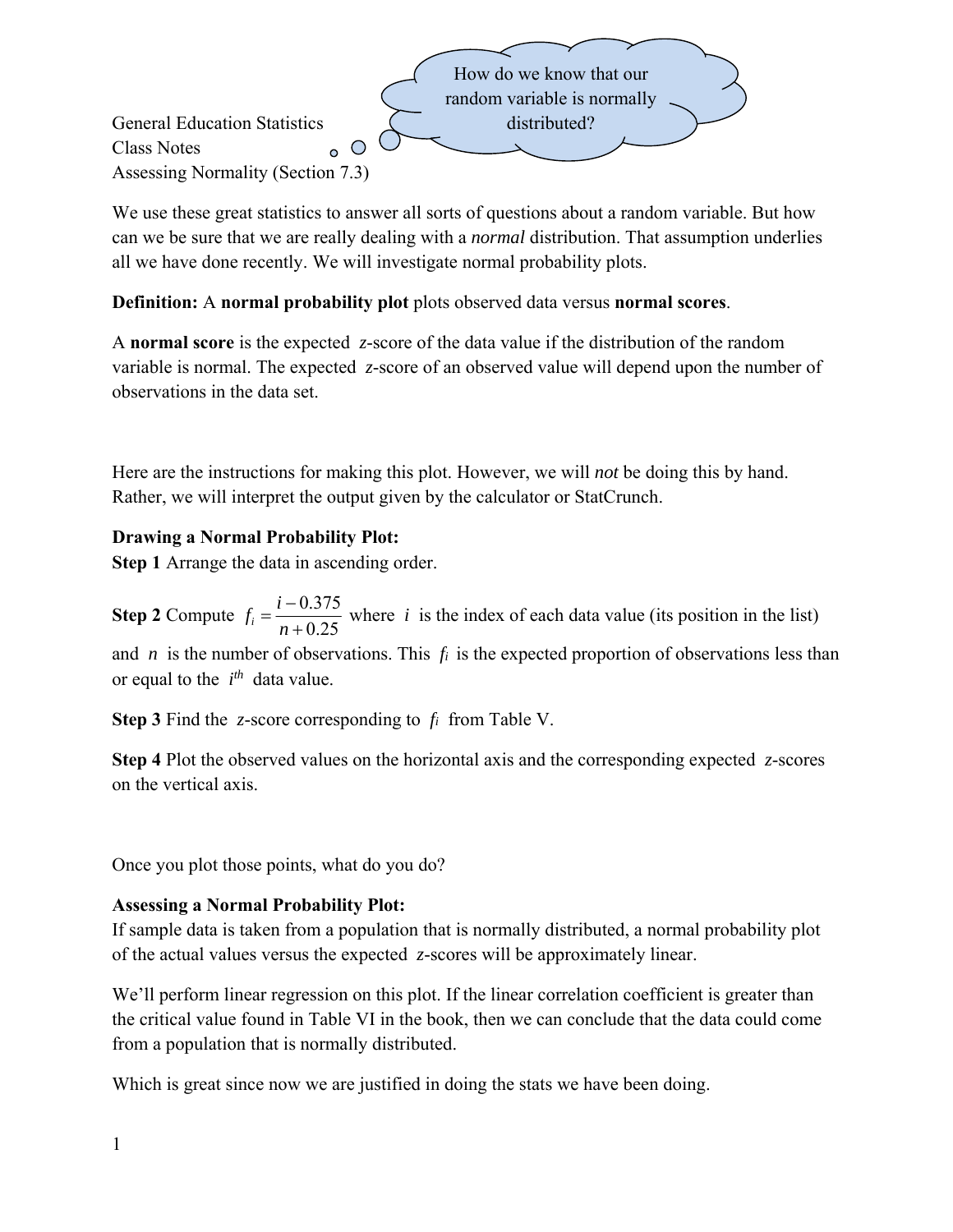expl 1: A random sample of weekly work logs at an automobile repair station was obtained, and the average number of customers per day was recorded. Draw a normal probability plot and determine if the population is normally distributed.

 $^{\circ}$  O

Let's use **StatCrunch** here.

Auto Repair Shop Normal Assessment Correlation =  $0.973$ 

| <b>Average Number of Customers in a Day</b> |  |  |  |  |  |  |  |
|---------------------------------------------|--|--|--|--|--|--|--|
|                                             |  |  |  |  |  |  |  |
|                                             |  |  |  |  |  |  |  |

## **Instructions for Normal Probability Plots on StatCrunch:**

Enter the raw data in column **var1**.

Select **Graph** > **QQ Plot**. Use **var1** as the Selected Column. Check the boxes to add the *Correlation statistic* and *Normal quantiles on y-axis*. You can further add labels for the *x*- and *y*-axes and title your graph. Click **Compute!** when you are ready.

Normal Quantiles

 $1.5<sup>5</sup>$ 

 $\mathbbm{1}$ 

Now that we have this plot and the correlation coefficient, let's do some work ourselves.

Look up the critical value in Table VI for the sample size. This table is reproduced here in part.



Compare the correlation coefficient to the critical value. If the correlation coefficient is greater than the critical value, then we say the population is normal. What is your conclusion?